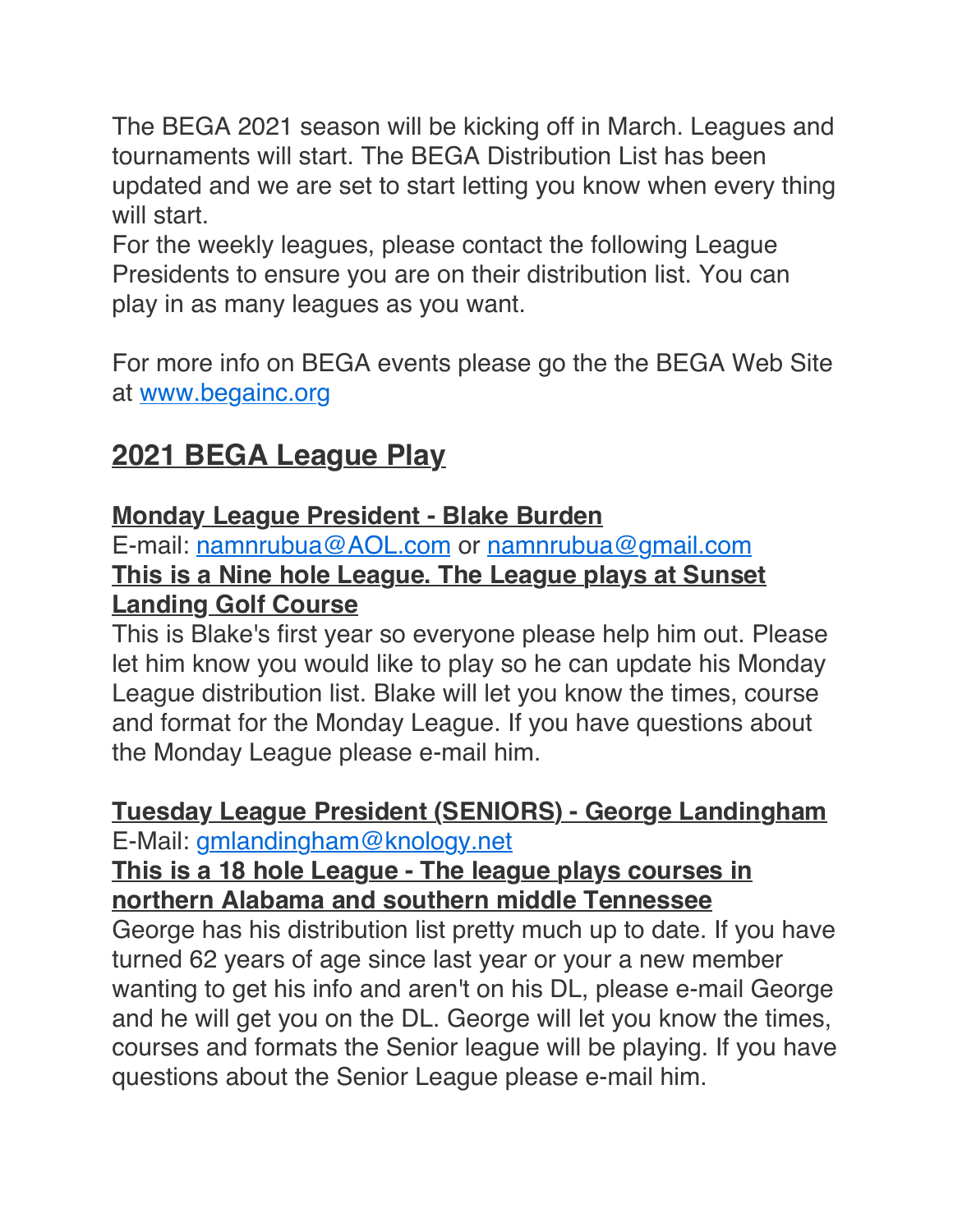### **Arsenal League President - Larry Bryan**

E-Mail: [lwbryangators@gmail.com](mailto:lwbryangators@gmail.com) **This is a Nine hole League - The League plays at the** 

#### **Redstone Arsenal Golf Course**

Larry has his distribution list pretty much up to date. If your are a new member, please e-mail Larry and he will get you on the DL. Larry will let you know the times, course and formats the Arsenal League will be playing. If you have questions about the Arsenal League please e-mail him.

### **<u>Saturday League Co-President - Lance Morris and Carl</u> Heater**

Lance's E-Mail: [lance@morrisal.net](mailto:lance@morrisal.net) Carl's E-Mail: [heatercr3@gmail.com](mailto:heatercr3@gmail.com)

### **This is a 18 hole League - The league plays courses in northern Alabama and southern middle Tennessee**

Lance/Carl have their distribution list pretty much up to date. If your are a new member, please e-mail Lance/Carl and they will get you on the DL. Lance/Carl will let you know the times, course and formats the Saturday League will be playing. If you have questions about the Saturday League please e-mail him.

These four Leagues will play during the year until the end of September or early October. At the end of the League Season the League's will have a League Champion. The League Champions will have a League Playoff to determine the overall BEGA League Champion. This Playoff will be held in conjunction with the Pumpkinball Tournament in October at Burningtree Country Club in Decatur, Alabama on October 16, 2021.

NOTE: For the Tuesday League and Saturday League play, You can sign signup to play using the BEGA Portal - Use the directions below listed in tournaments.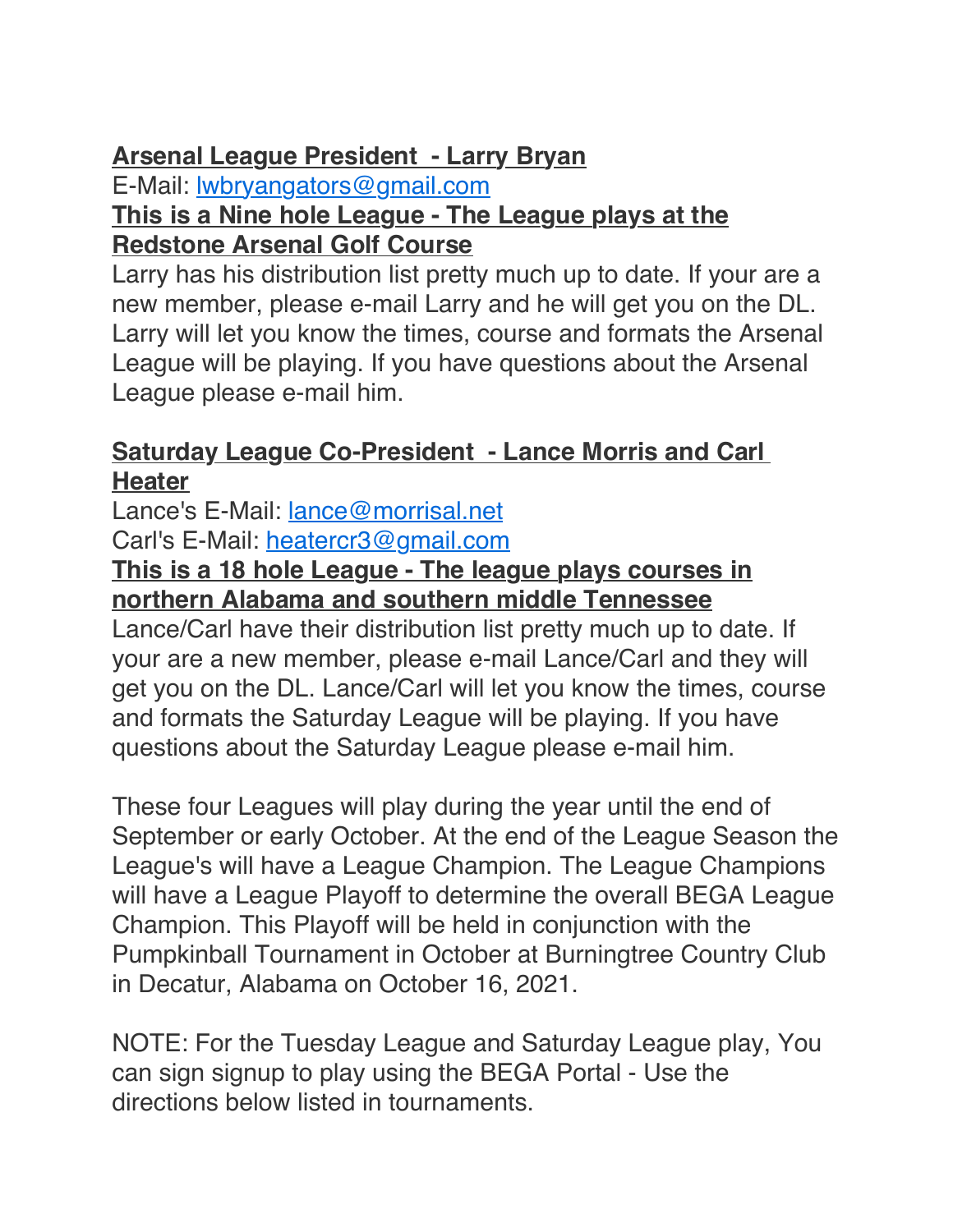# **2021 Monthly Tournament Play**

### **BEGA Tournament Director - Stephen Ellzey**

E-Mail: [ellzey1103@comcast.net](mailto:ellzey1103@comcast.net)

### **BEGA tournaments consist of one day (18 Hole) or two day (36 Hole) Tournaments played in North and Central Alabama**

The listings for BEGA tournaments will be listed on the BEGA Portal. To get to the BEGA portal please use the following directions.

Go to the BEGA websites at [www.begainc.org](http://www.begainc.org/)

Look on the right upper side of the page and click "BEGA Portal" <https://bestever.golfclub.net/>

When you reach the portal, Sign in

After sign in you can browse the tournaments. Look for the tournament date and if you click on the details for the tournament, and are interested in playing, it will let you sign up for that tournament. For more info on each tournament, click the more button for each tournament that you look at the details for. At this time there are five tournament listed - I still have three more to populate in tournaments.

Note: For the Tuesday Senior League, Saturday League and Monthly Tournaments: The League President or monthly Tournament Director will enter your score into the handicap system. (BEGA Handicap manager or GHIN)

# **2021 Travel'N Golf**

### **Travel'N Golf Co-Presidents - Linda and Mike Pline**

Linda's E-mail: [lindapline@charter.net](mailto:lindapline@charter.net) Mike's E-mail: [michaelpline@charter.net](mailto:michaelpline@charter.net) Spring Tournament - Cancelled Fall Tournament - The fall tournament is scheduled for the first